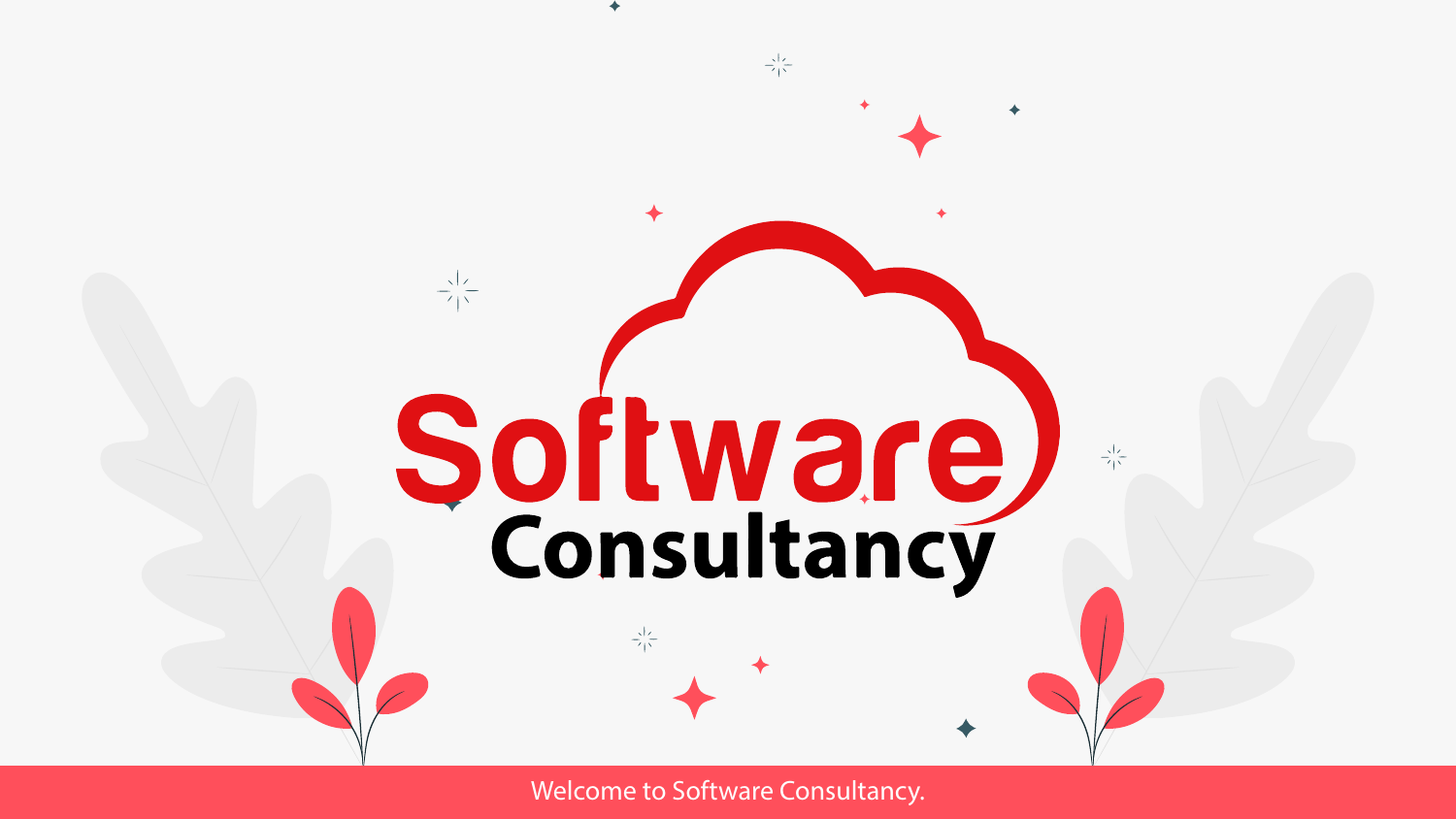

#### In this time and age having an e-commerce & customer service portal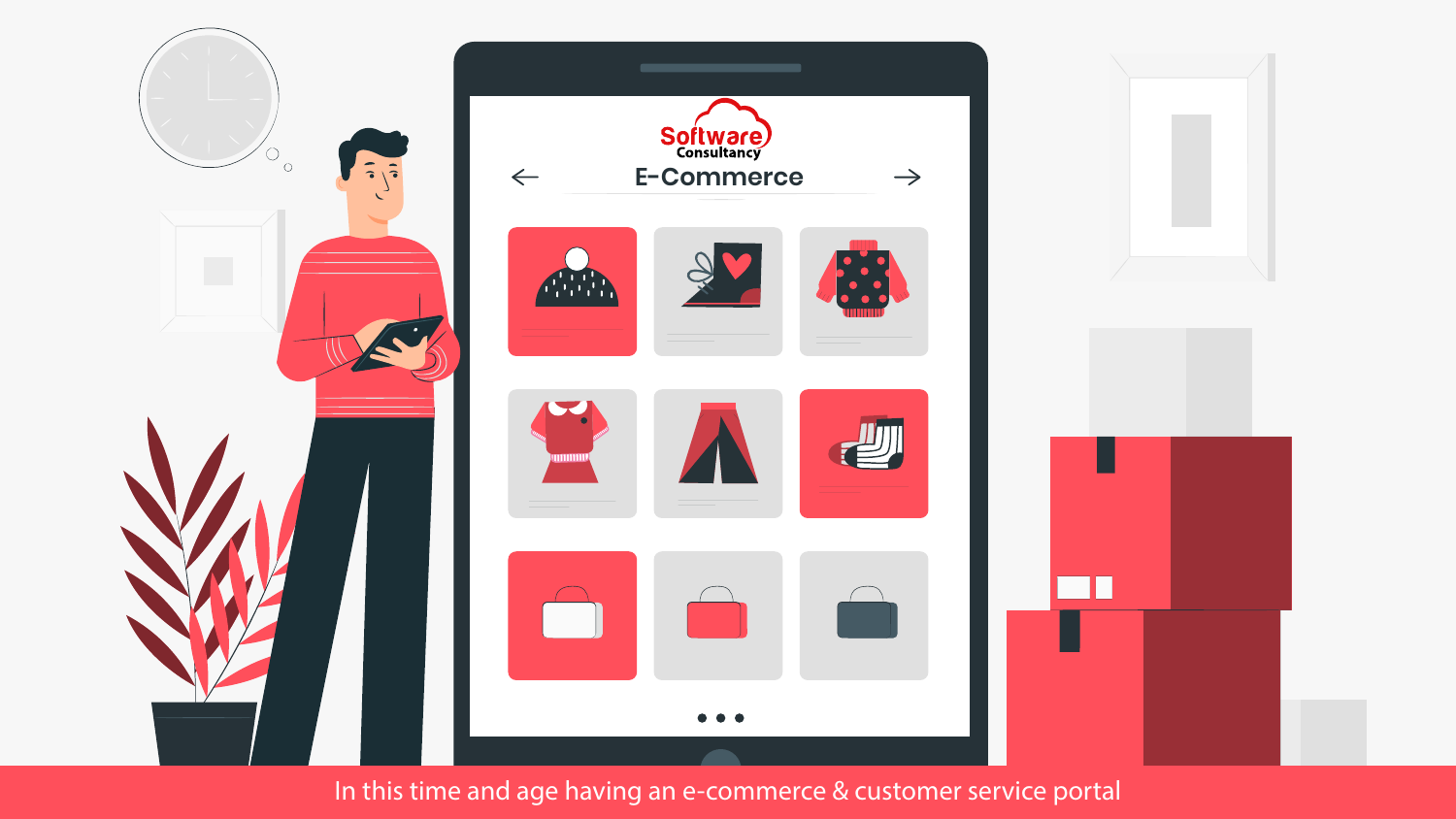

is a must for any successful business,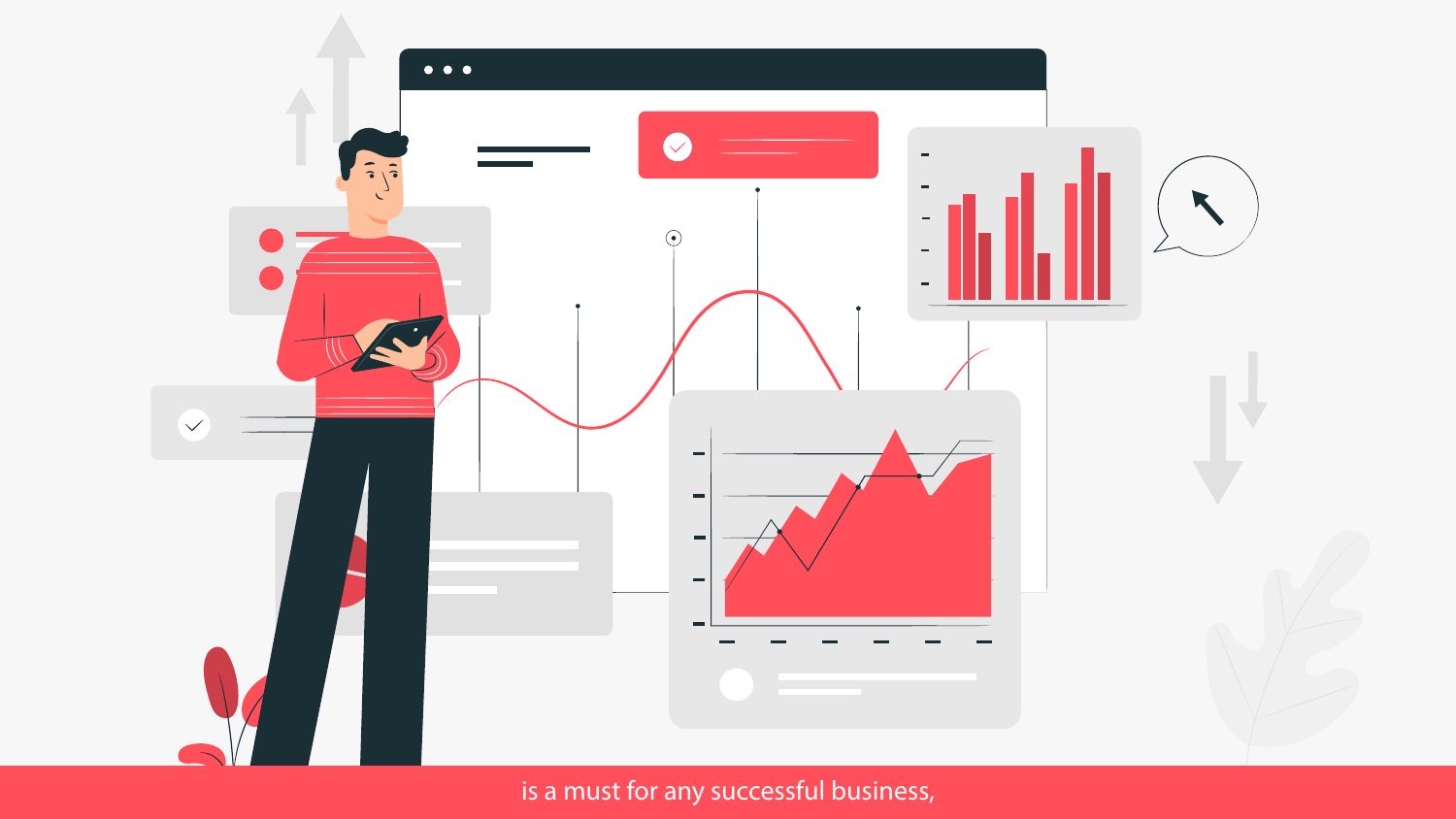

# a portal that is seemiecly integrated with your backoffice operation, CRM, and ERP systems that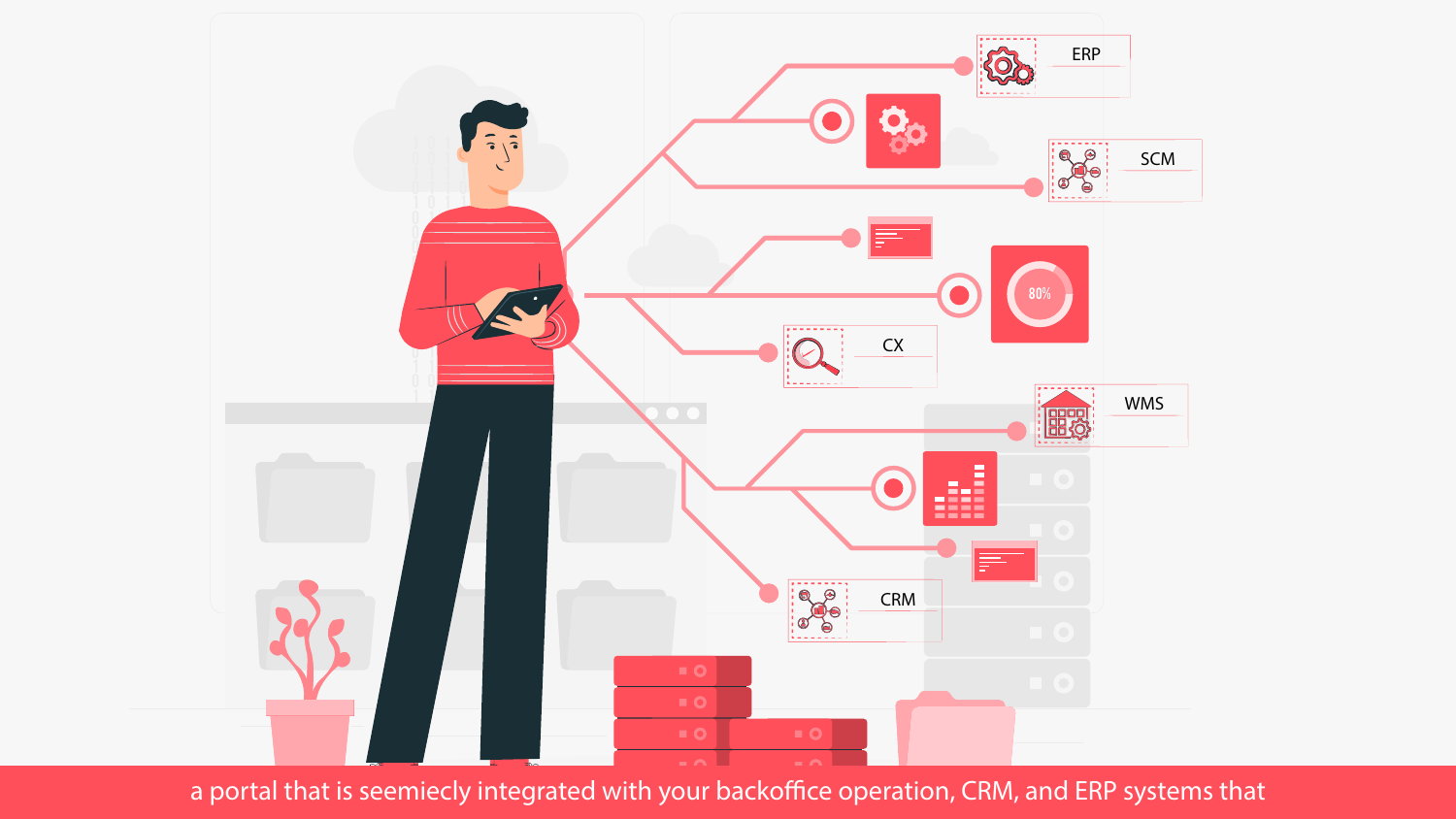

# would help you grow your business and

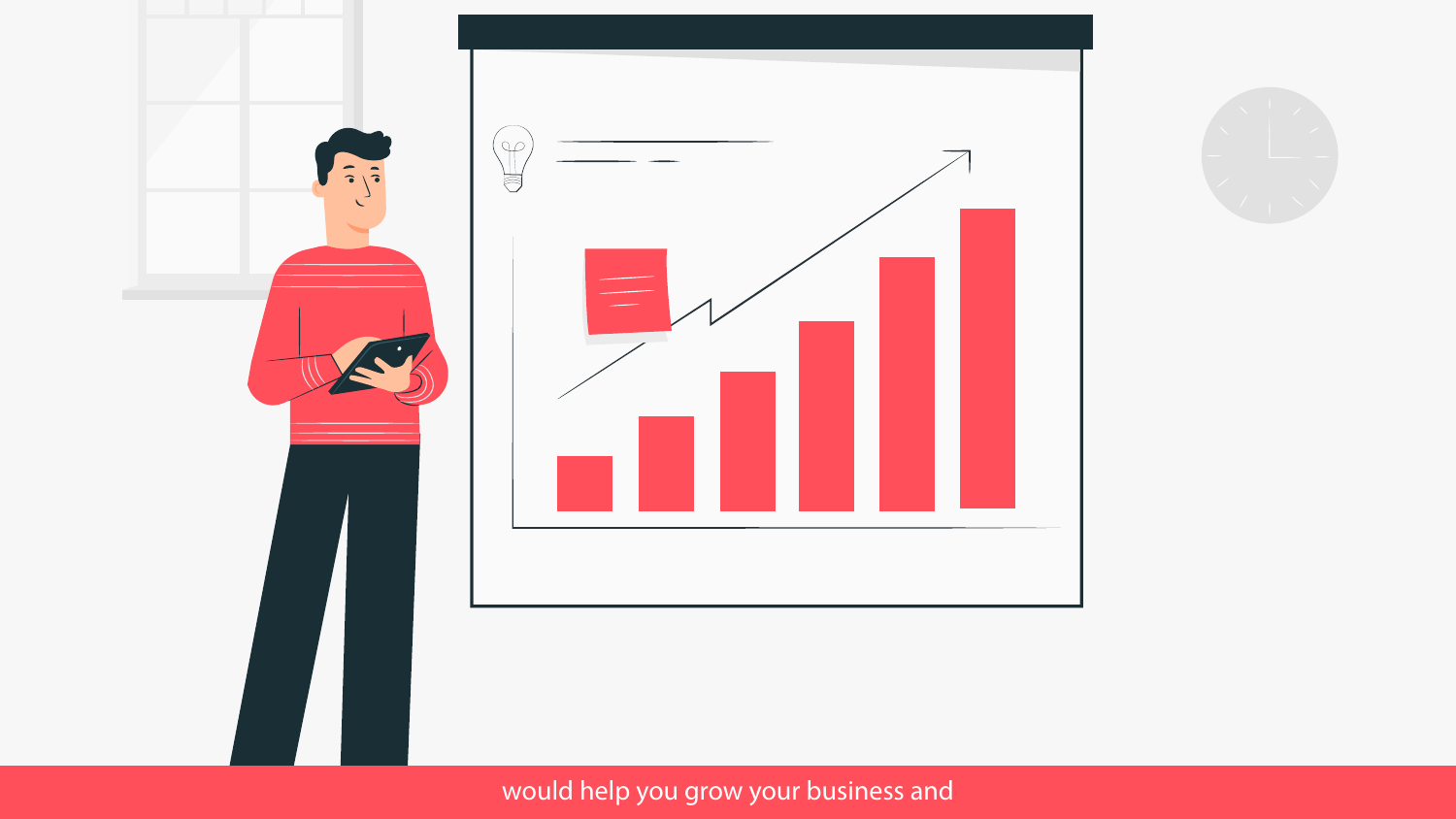

### achive higher client satisfaction rates.

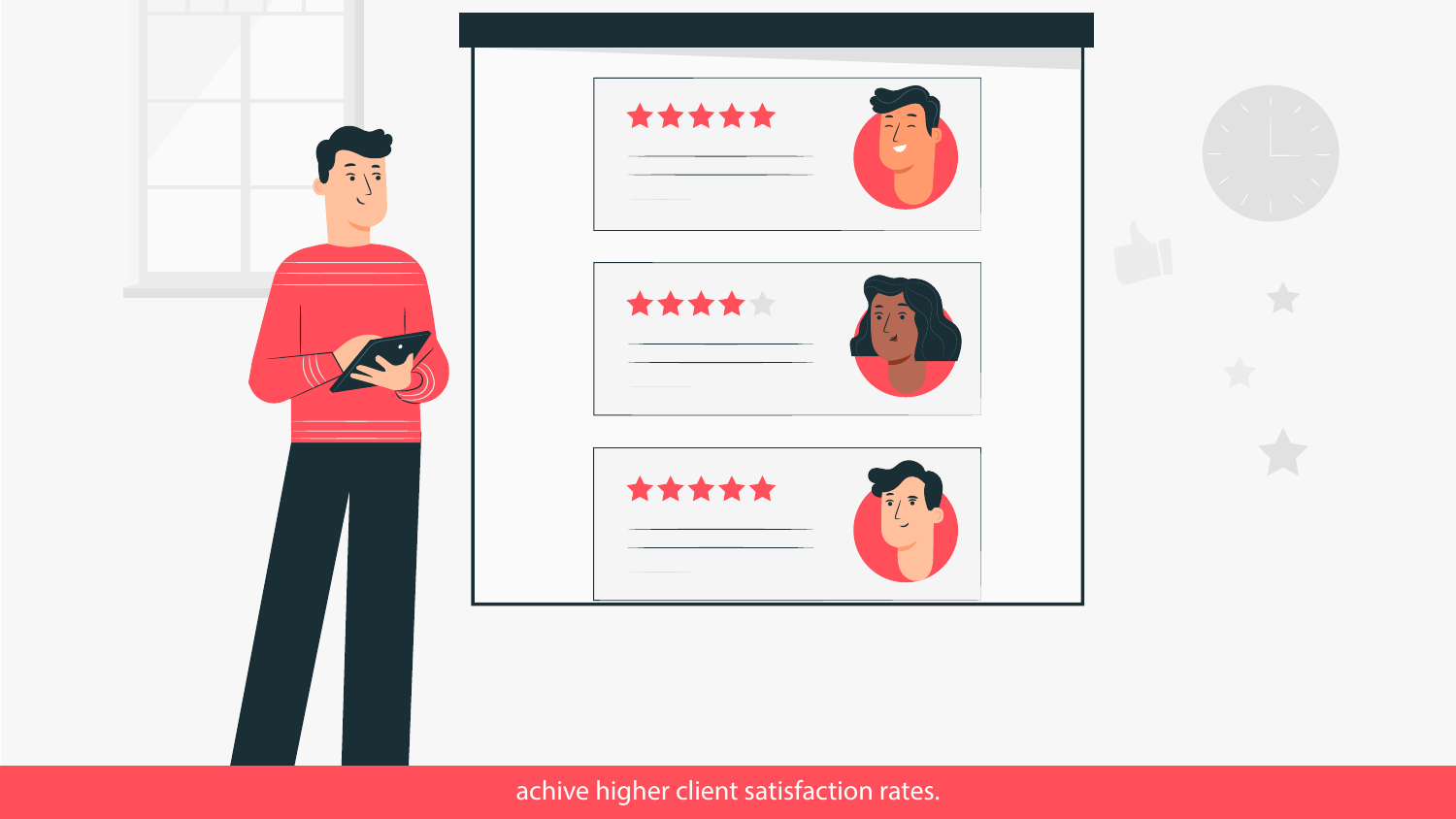

We at Software Consultancy realized this need and have developed an outstanding e-commerce & customer service portal,

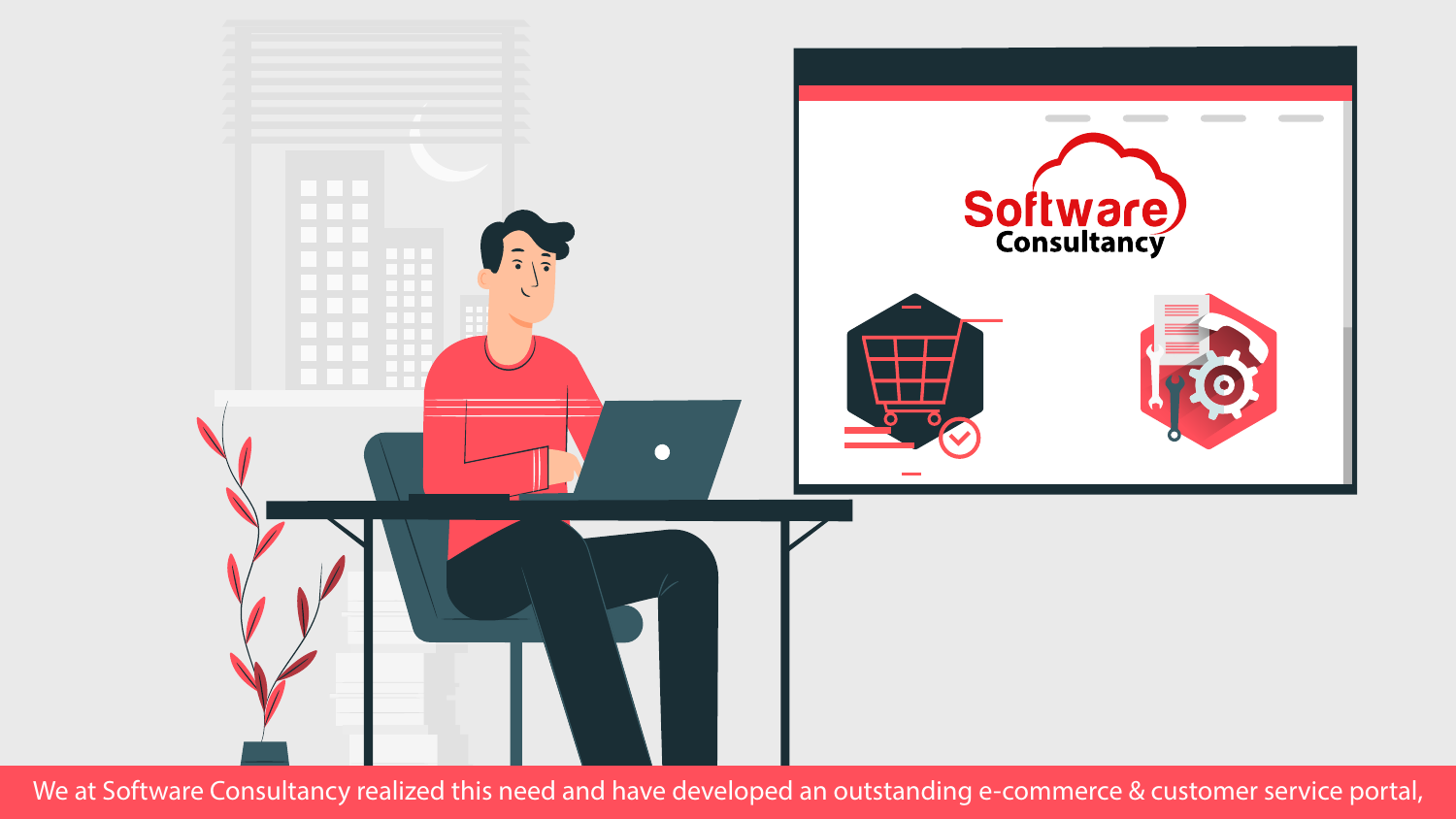

that is feature rich for B2B & B2C operations with built-in integration to international solustions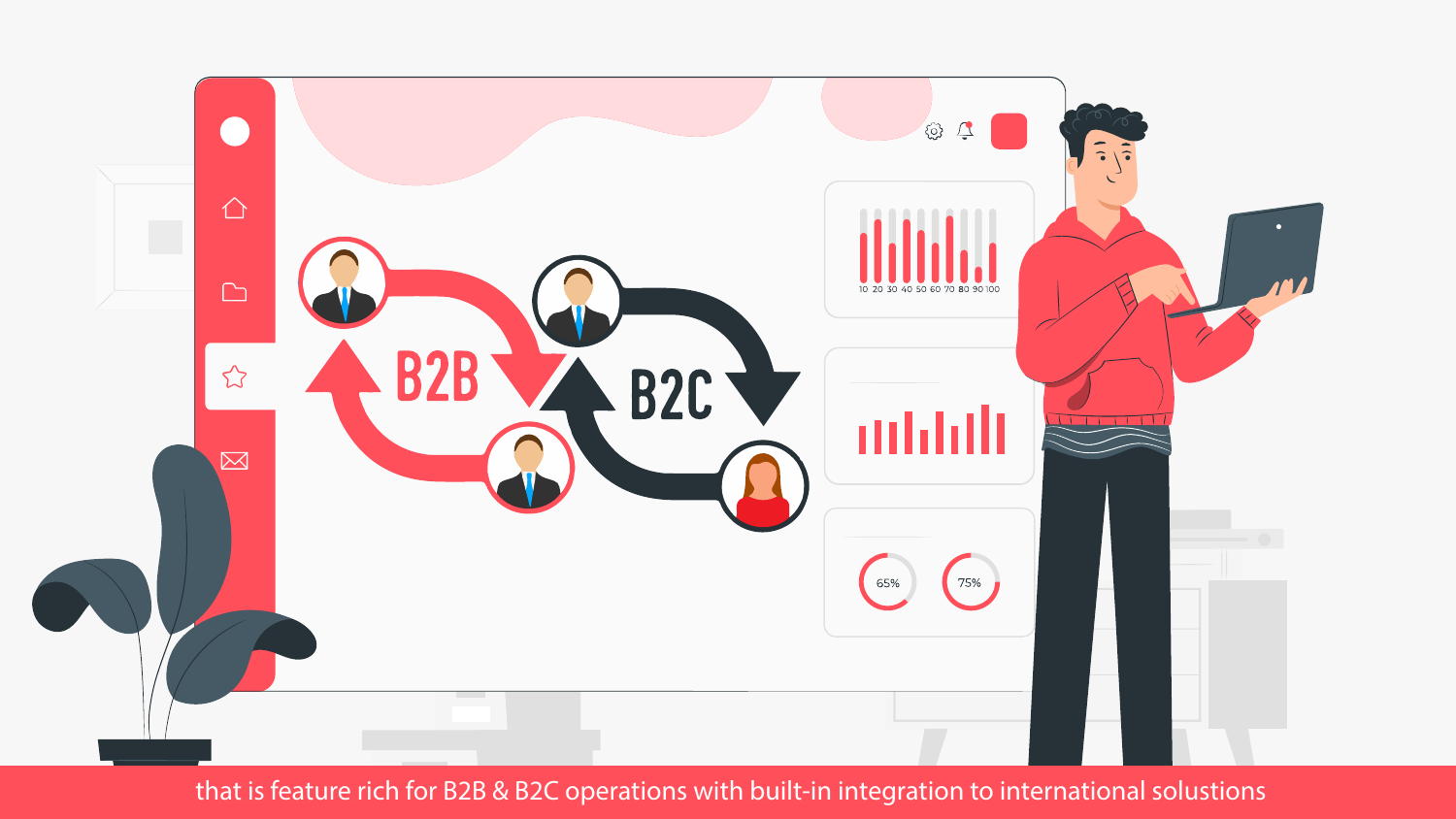#### such as Oracle Fusion ERP, Oracle CX, & Sage X3.

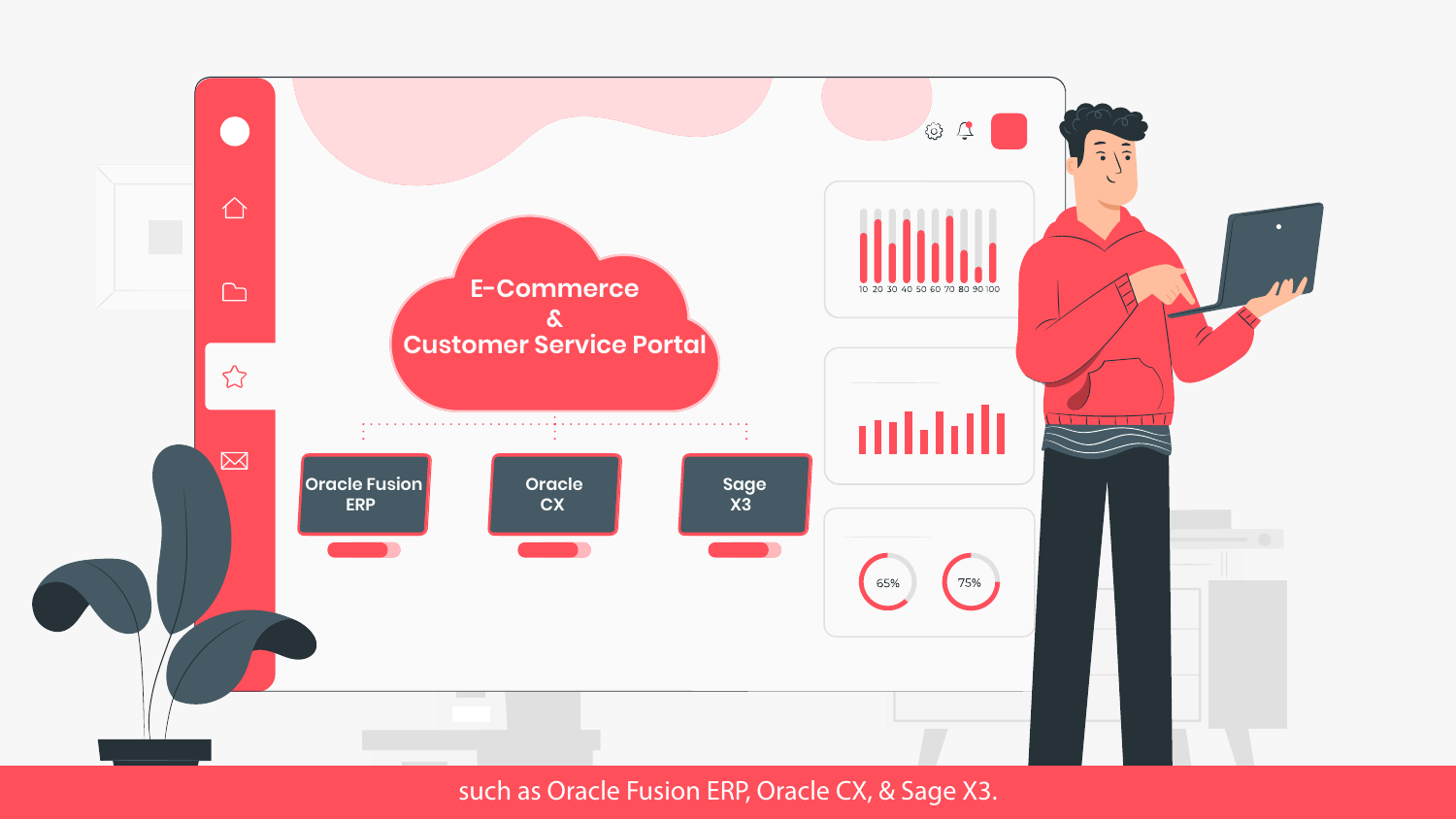

Our portal give your clinets the ability to place orders,



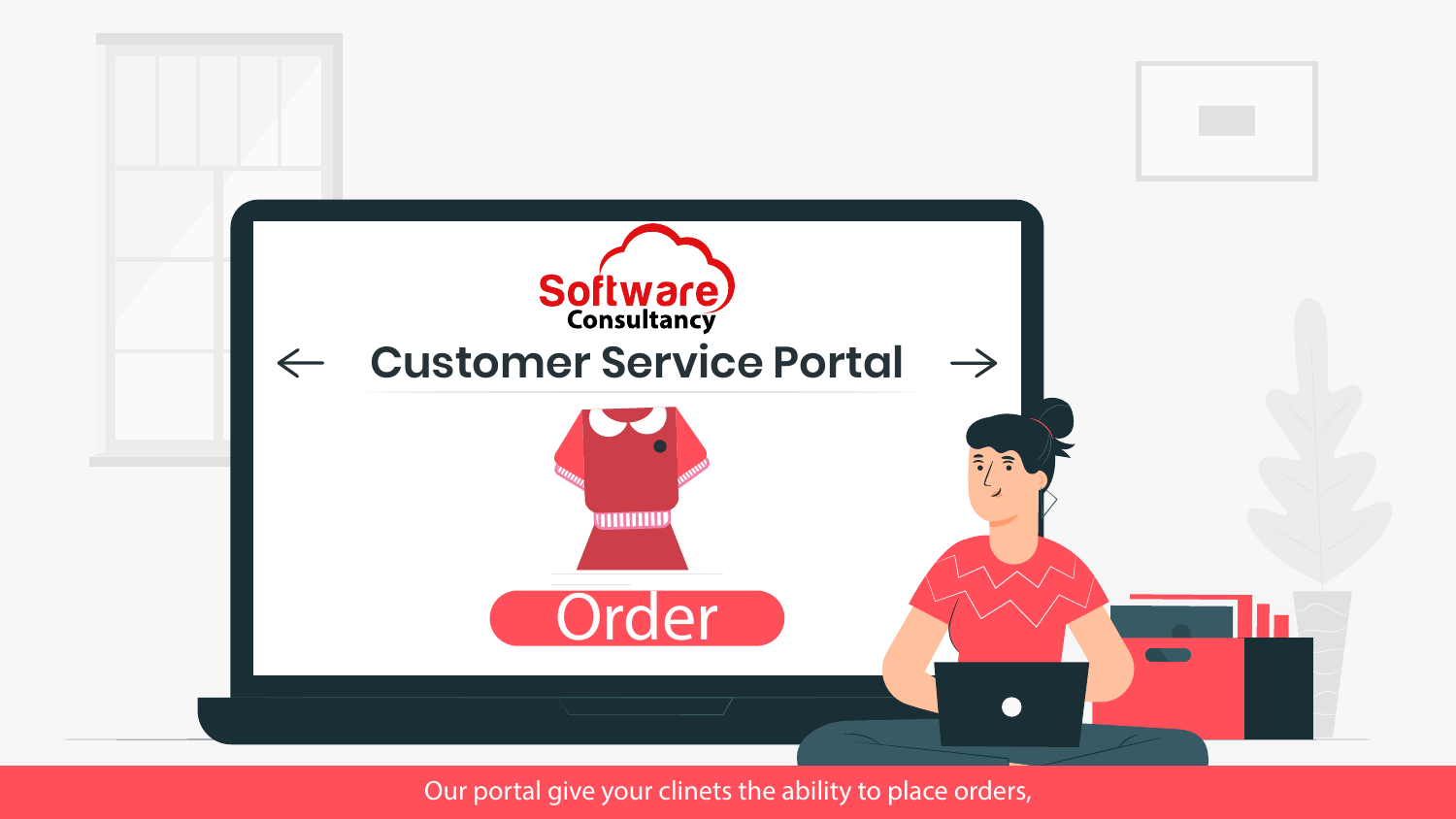

Online Payments, review financial statements, review transactions history, print invoices,



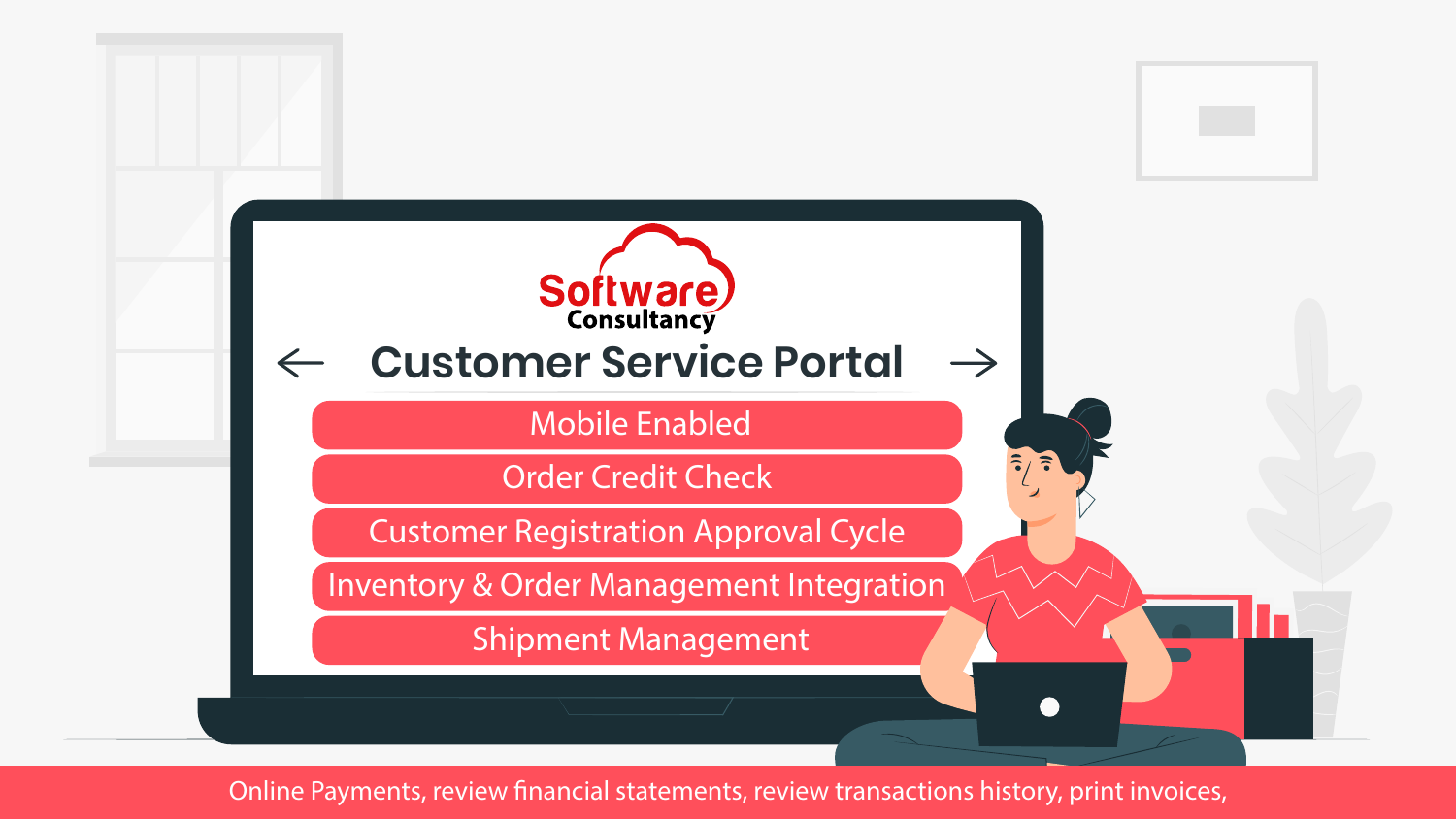



and open support cases at any time and from any location.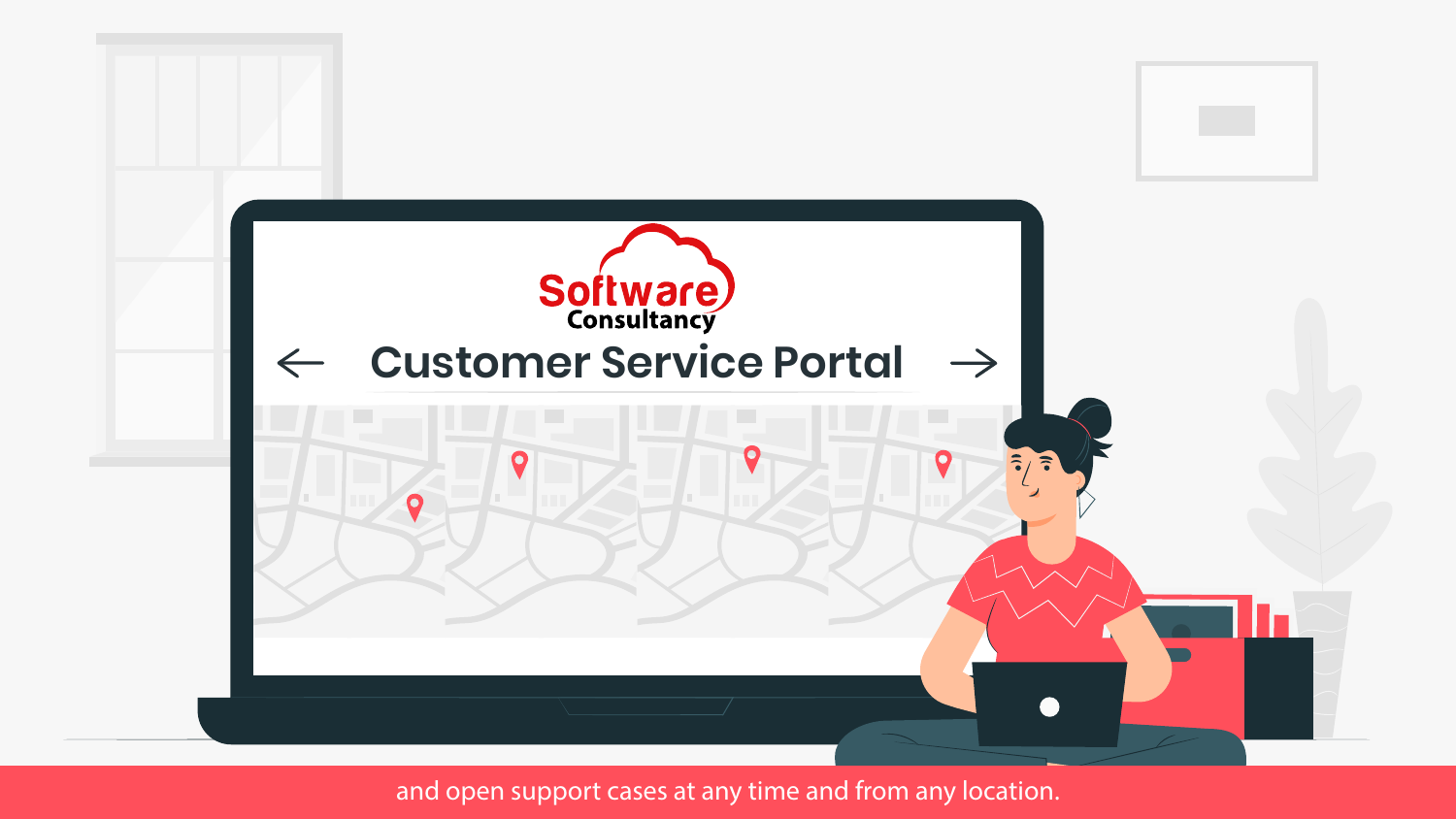

All in a secure enviroment that guarantees the safty of your and your customers information & transactions,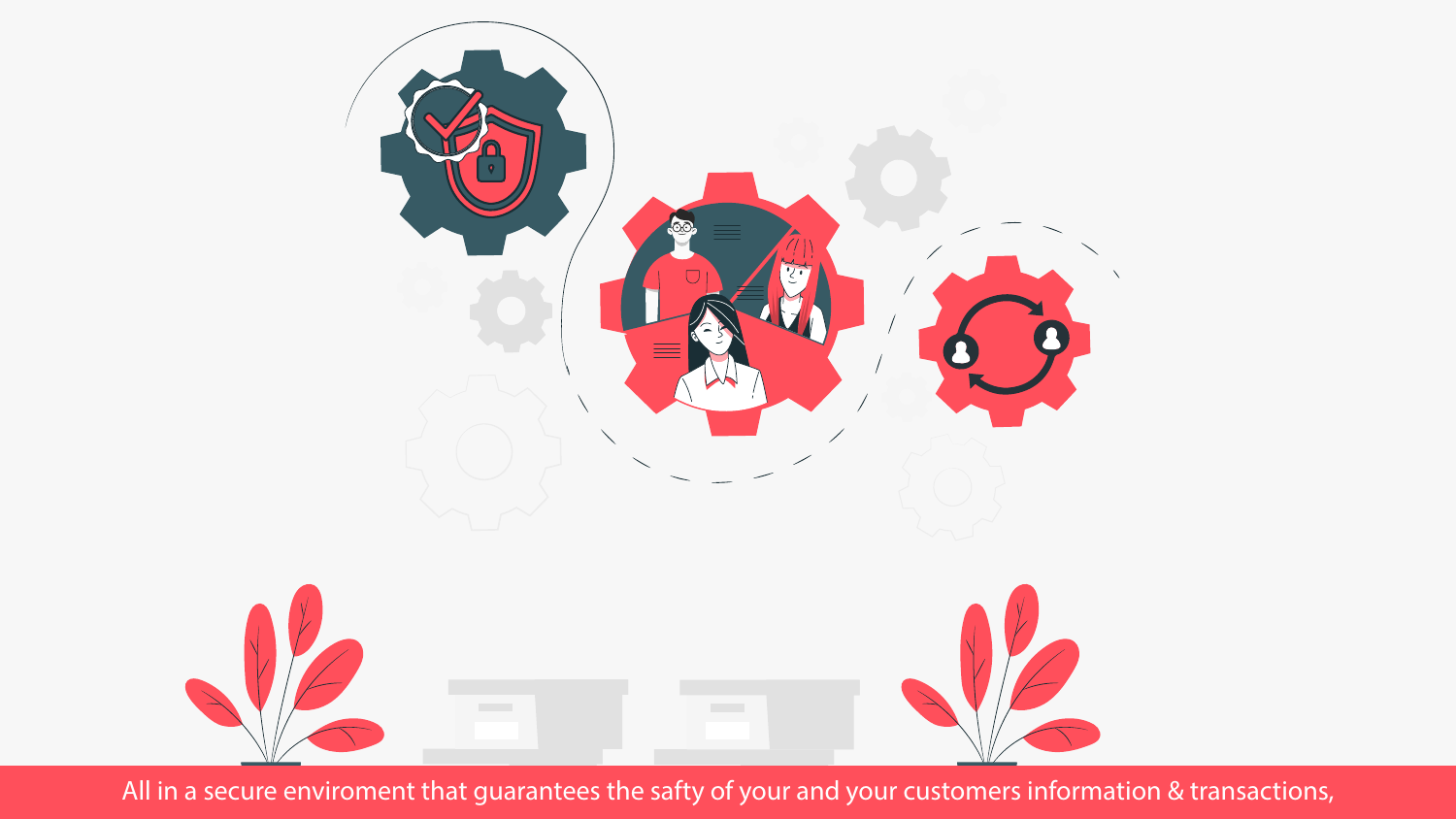

## with real-time integration to your business applications.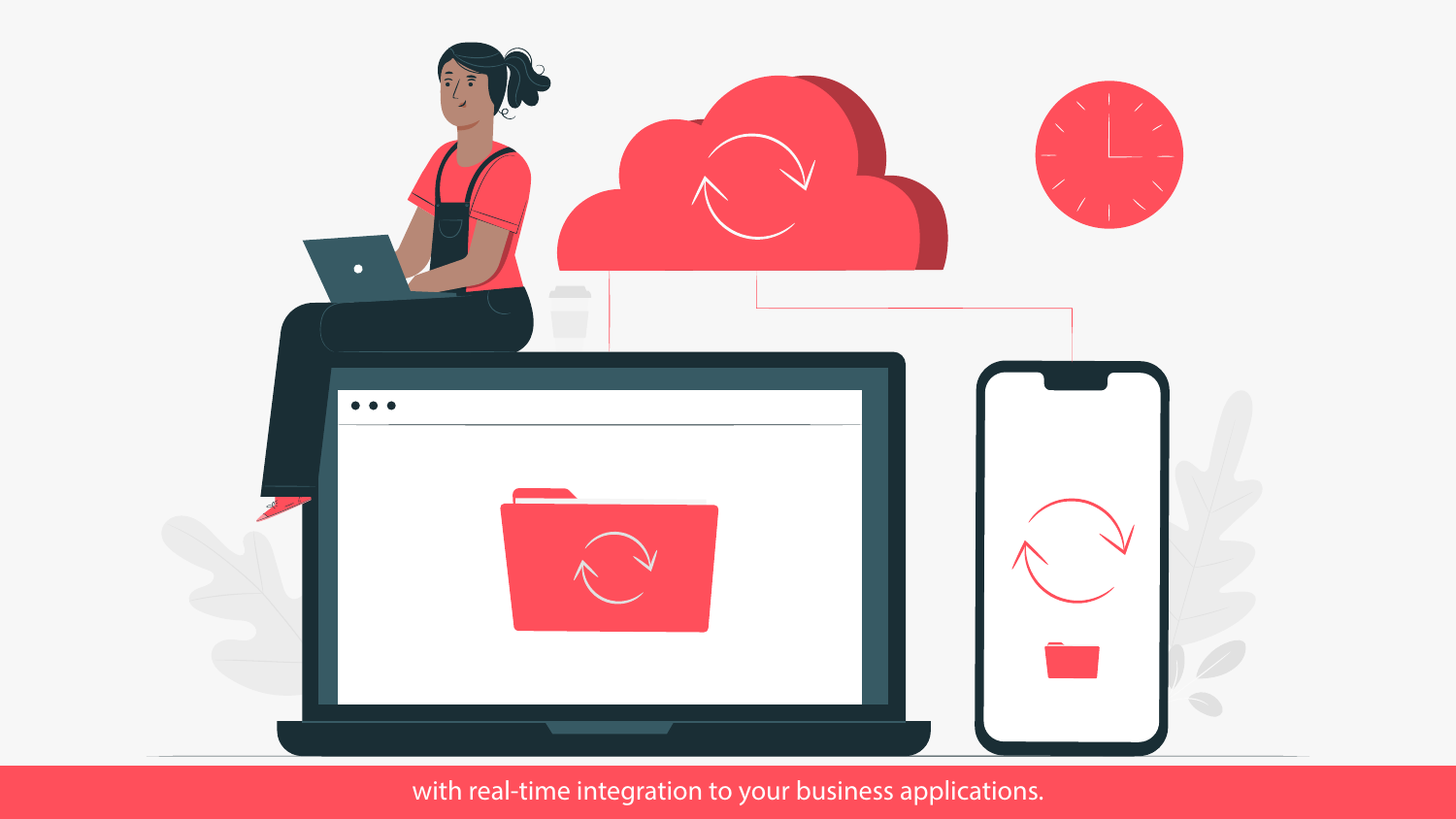# HH  $\alpha$  is a second contract of  $\alpha$  $\alpha$  is a summarized .

in the

### We developed our portal on a modiolar basis,

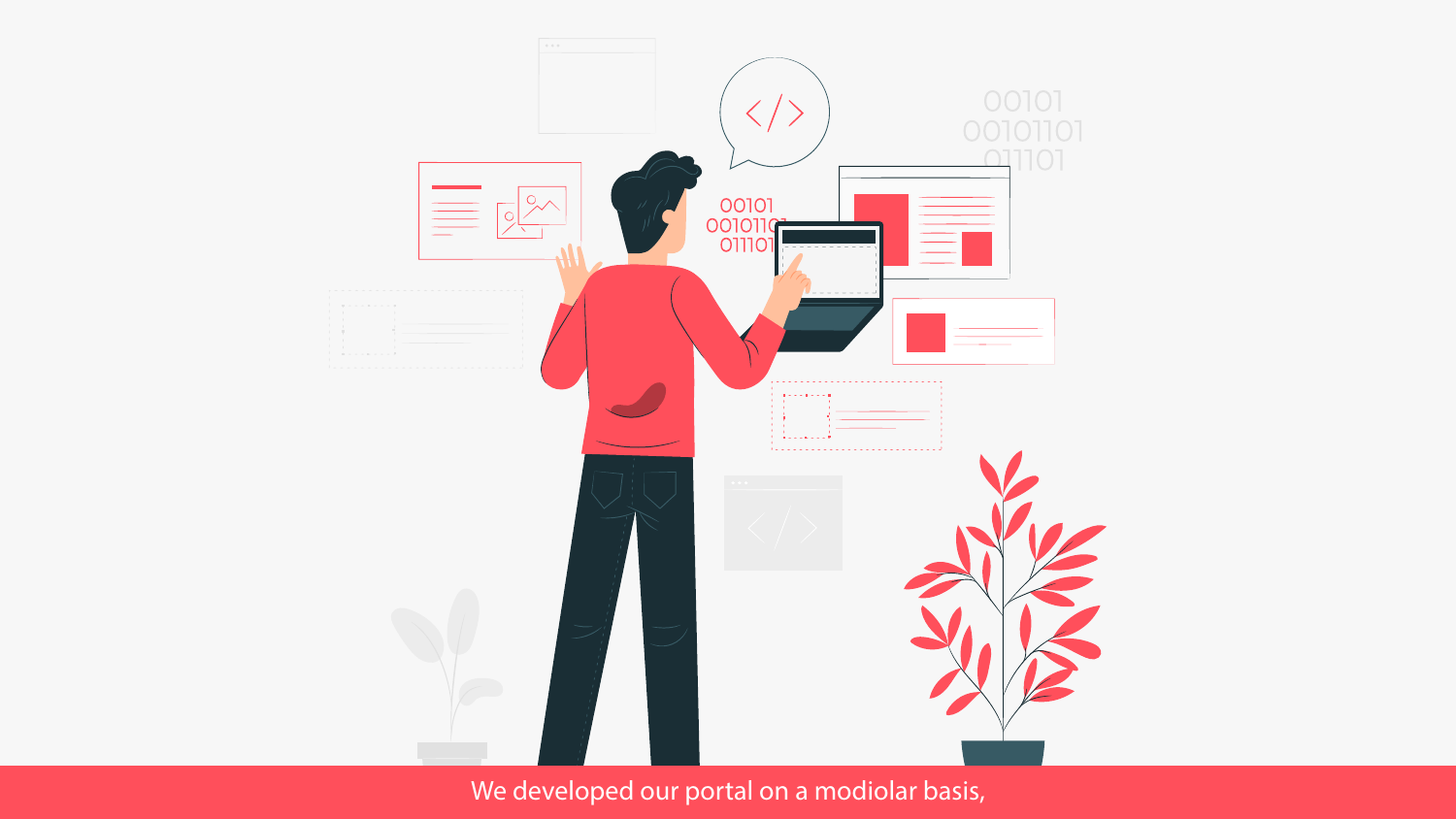

enabling our clients to implement the needed features for their operations.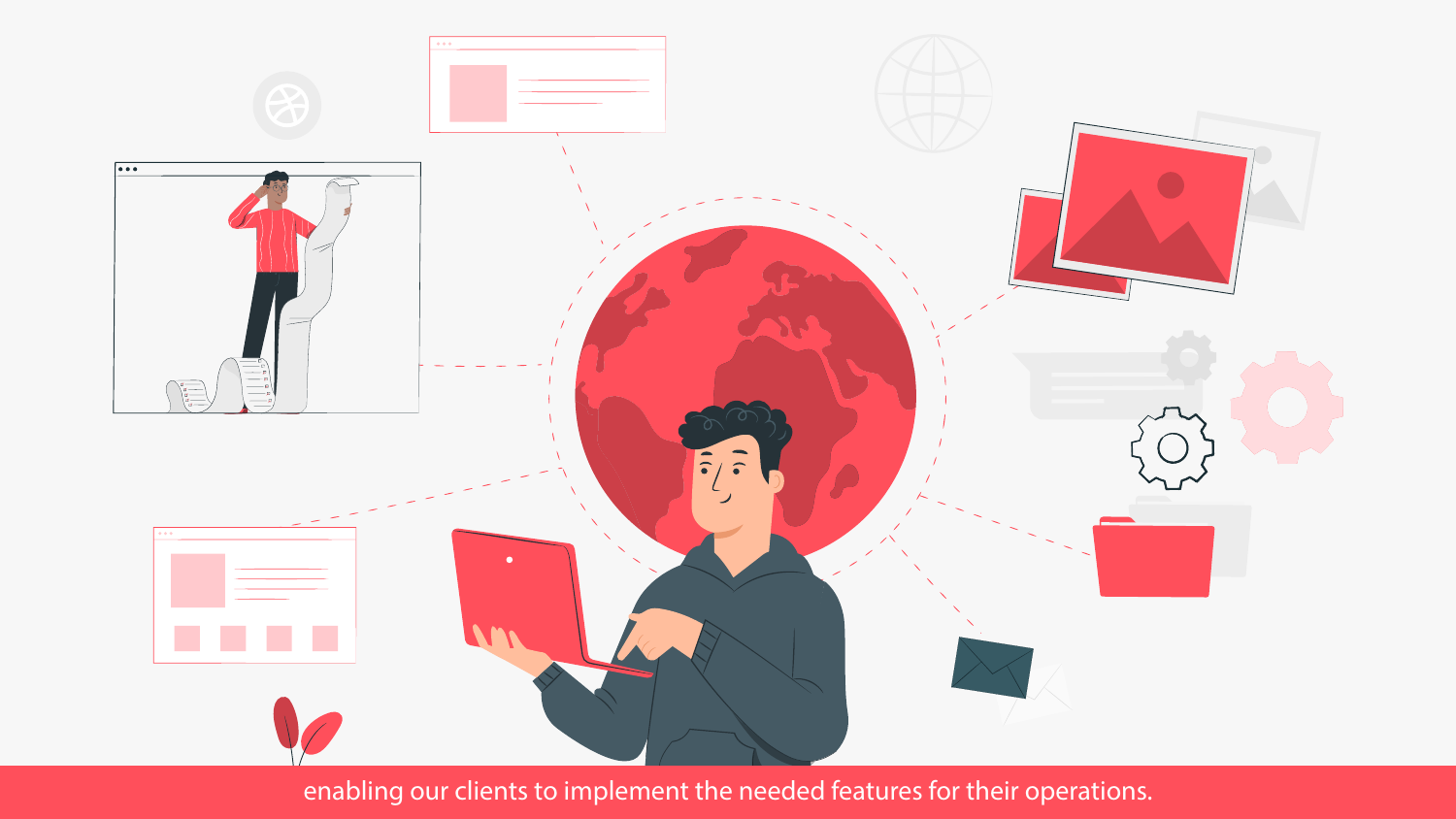Accordingly, you can purchase the e-commerce, the customer service model,







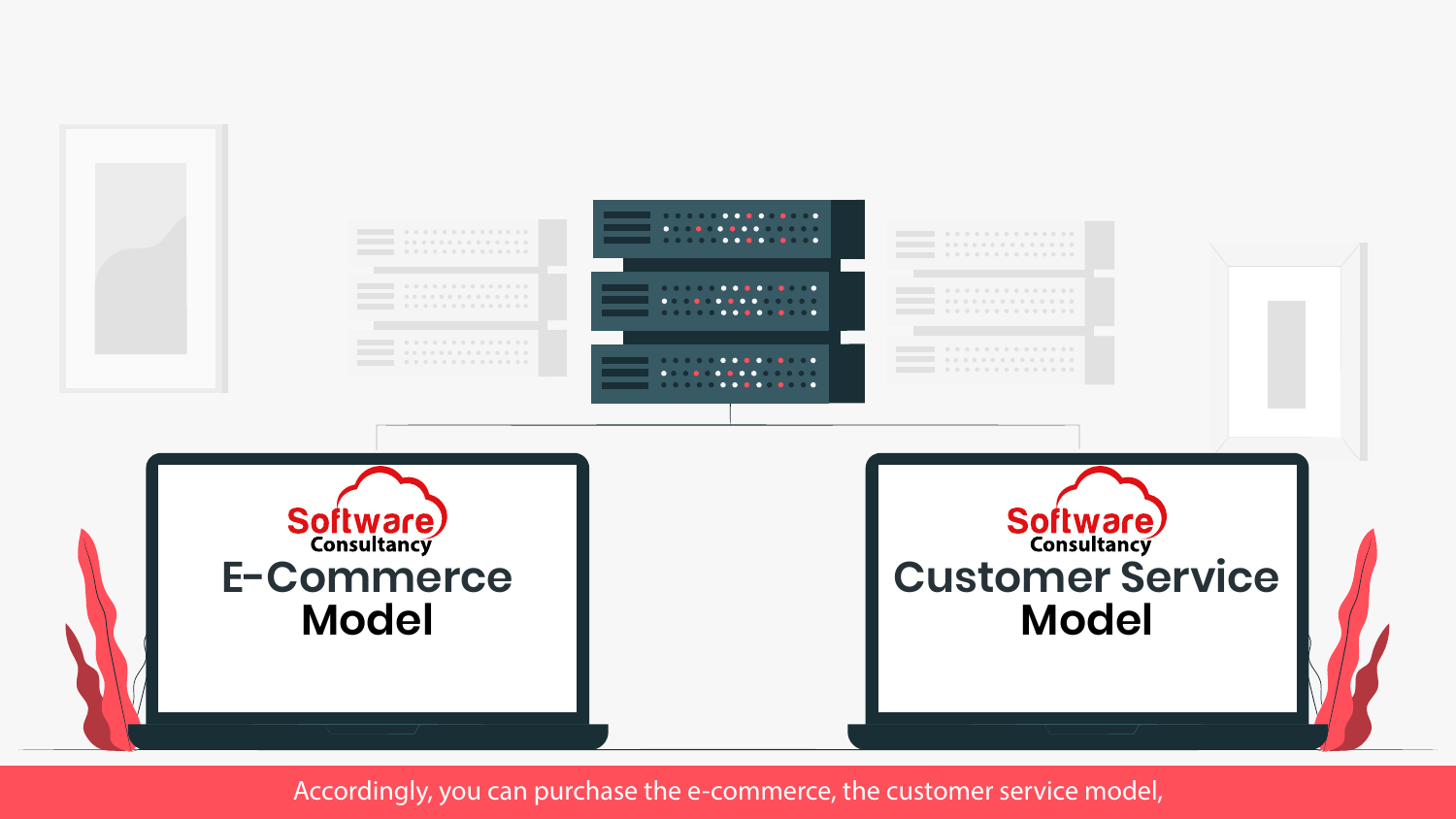

#### or both, based on your needs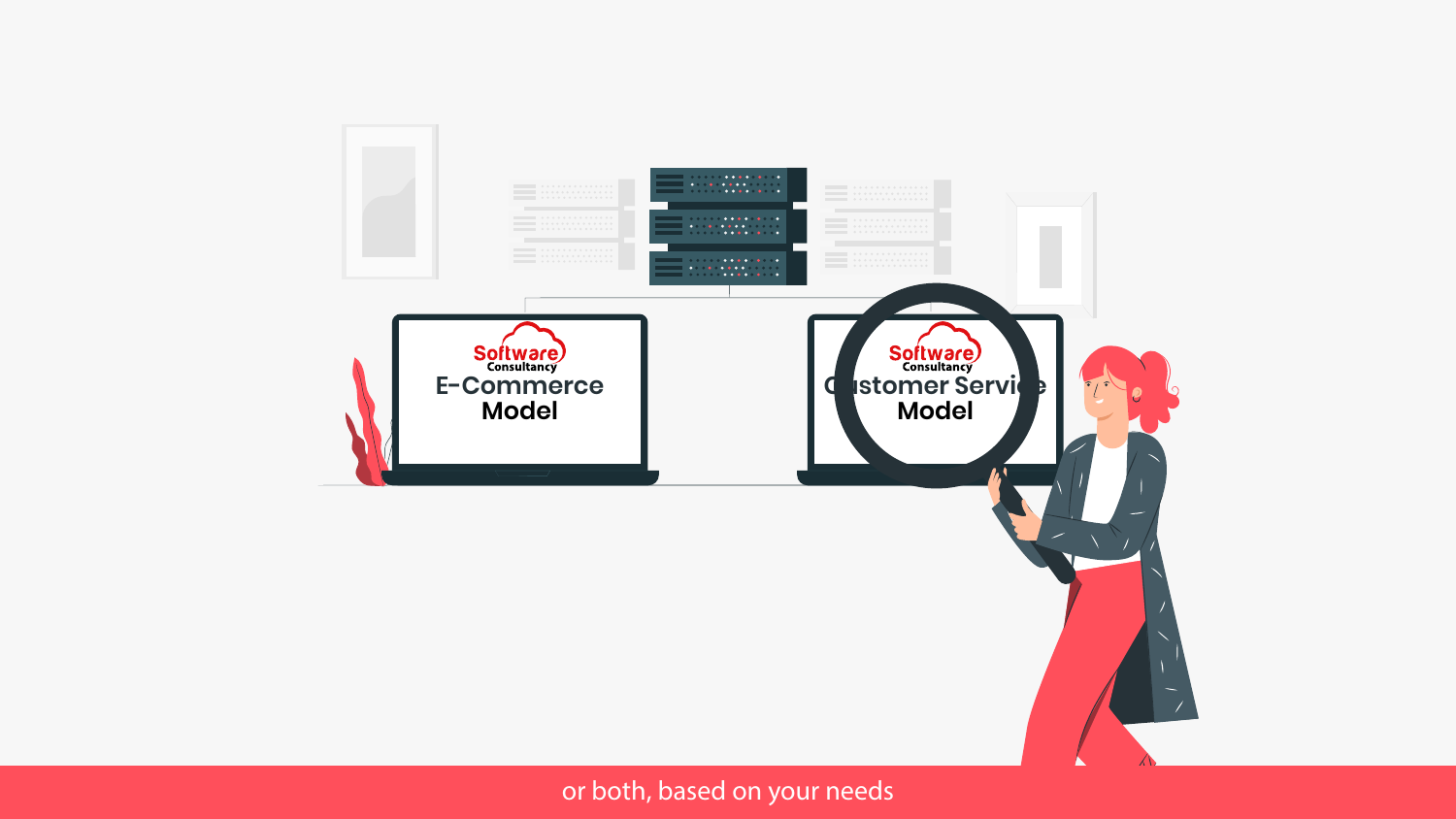Are you looking for a trusted partner that can help your build your e-commerce & customer service portal?